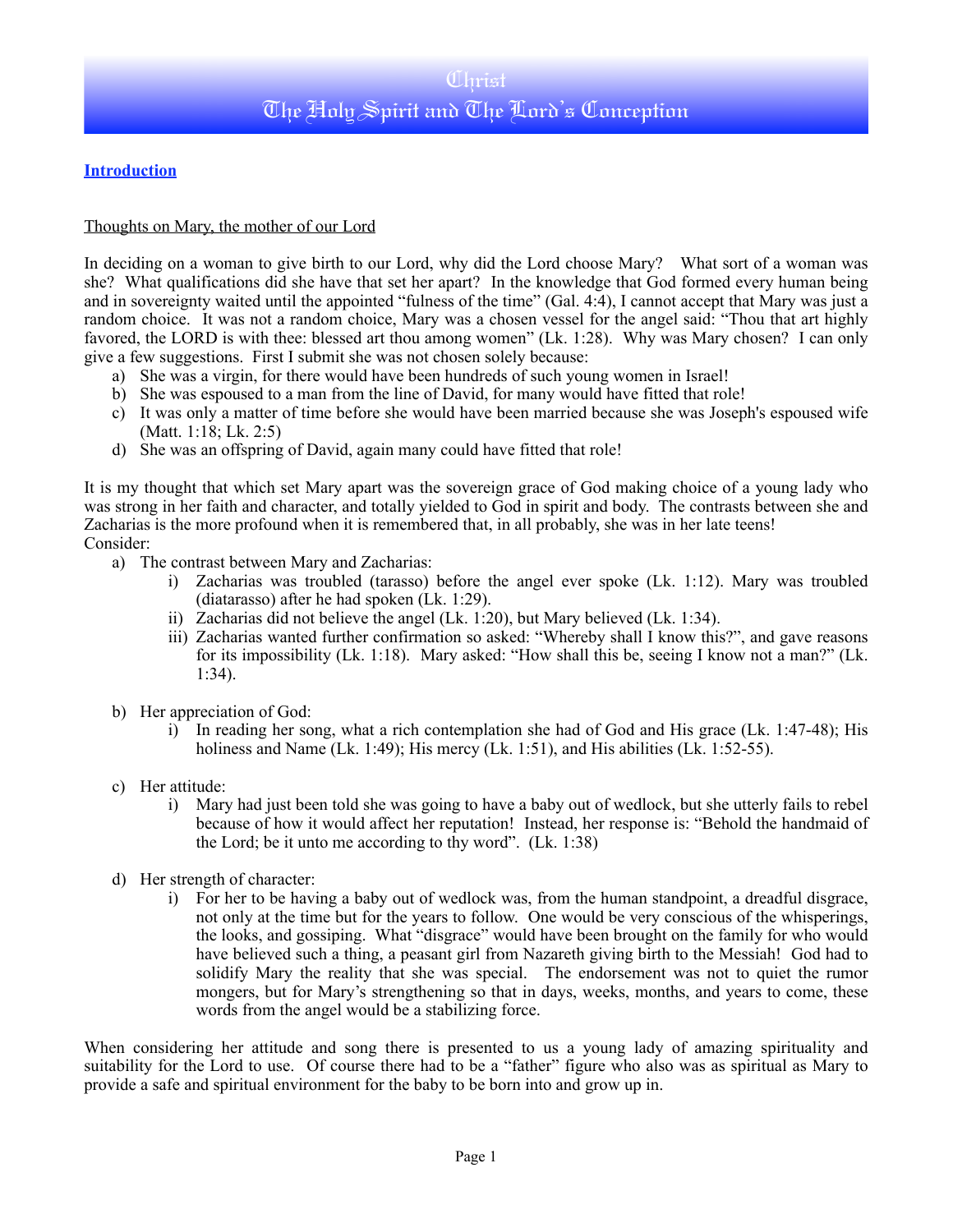# Christ The Holy Spirit and The Lord's Conception

### **Mariology**

Roman Catholicism teaches that it was Mary who was immaculately conceived, and as such, was able to give birth to the Lord. In accepting the truth that death passed upon all men (humanity), I have no question about the fact that she died. However, this is a matter of debate between the various Eastern Orthodox churches and Roman Catholicism. The earliest reference to this is not the scriptures but from a document in the fourth century called, "The Falling Asleep of the Holy Mother of God." Roman Catholicism teaches that the Virgin Mary, "having completed the course of her earthly life, was assumed body and soul into heavenly glory." This was defined by Pope Pious XII November 1<sup>st</sup> 1950 in the Apostolic Constitution "Munificentissmus Deus". There is no scripture to support either this or any of the following, and therefore are erroneous:

- a) Mary was immaculately conceived, that is the Spirit of God protected her from the sin nature transferred naturally from the parents.
- b) Mary retained perpetual virginity and never had any other children. It must be understood, the overshadowing did not change her physical being, she was still a virgin. All other children were born of the God ordained way of parenting.
- c) There is the teaching that Joseph had been married before and the Lord's "brothers and sisters" were children from Joseph's previous marriage. This also is without biblical authority.
- d) The spiritual state of Mary was not changed, she was still a sinner.
- e) Nothing of the Baby's holiness was transferred to Mary.

#### **The Holy Spirit and The Conception**

There is often much writing and speaking about the virgin birth of the Lord and it is a glorious truth, however, that which the Holy Sprit is directly connected with is not the virgin birth but the virgin conception!

The coming into the world by our Lord was an activity of the Godhead for, the Father prepared the body (Heb. 10:5); the Lord took part of flesh and blood, being made in the likeness of sinful flesh (Heb. 2:14; Rom. 8:3); and it was by the power of the Holy Spirit (Matt. 1:18; Lk. 1:35). It simply would not have been possible for the Holy one to be conceived naturally for several reasons:

- a) Had the Lord been conceived naturally, could the Holy Spirit not have stopped inherited sin from entering the body of the Lord? Of course He could but why not? In years past God had made a decree that a son of David would sit on His throne (Jer. 33:17), and Joseph was of the linage of David, so by birth the Lord had the legal right to sit on the throne. There was however a very major snare. David had two sons of interest in this consideration, Solomon and Nathan (Matt. 1:6; Lk. 3:31). One of the sons of Solomon was called Coniah and God had put a judgment on him and his prosperity: "Write ye this man childless . . . for no man of his seed shall prosper, sitting upon the throne of David" (Jer. 22:30). Therefore, because of the judgment of God on Coniah's family, and had the Lord been Joseph's natural conceived and born son, He could never have sat on the throne of Israel. Yet because of the linage and Joseph being His "father", the Lord does have the legal right to sit on the throne.
- b) Furthermore, the conception of the Lord had to have a supernatural explanation because not only was there never another individual like the Lord, but because He was born holy. Reverently we see the truth of the Psalmist when he declared God to be the one who took the Lord from the womb of Mary. He wrote: "Thou art He that took me out of the womb" (Psa. 22:9).

In the world of skeptics blinded by Satan there is the constant denial of the virgin conception of the Lord. While we are not making this paper a defense of the doctrine, yet it is beneficial to know some of the denials and beliefs of the early church fathers.

- a) The denials:
	- i) The doctrine came from pagan myths.
	- ii) The doctrine originated from the early christian Jews.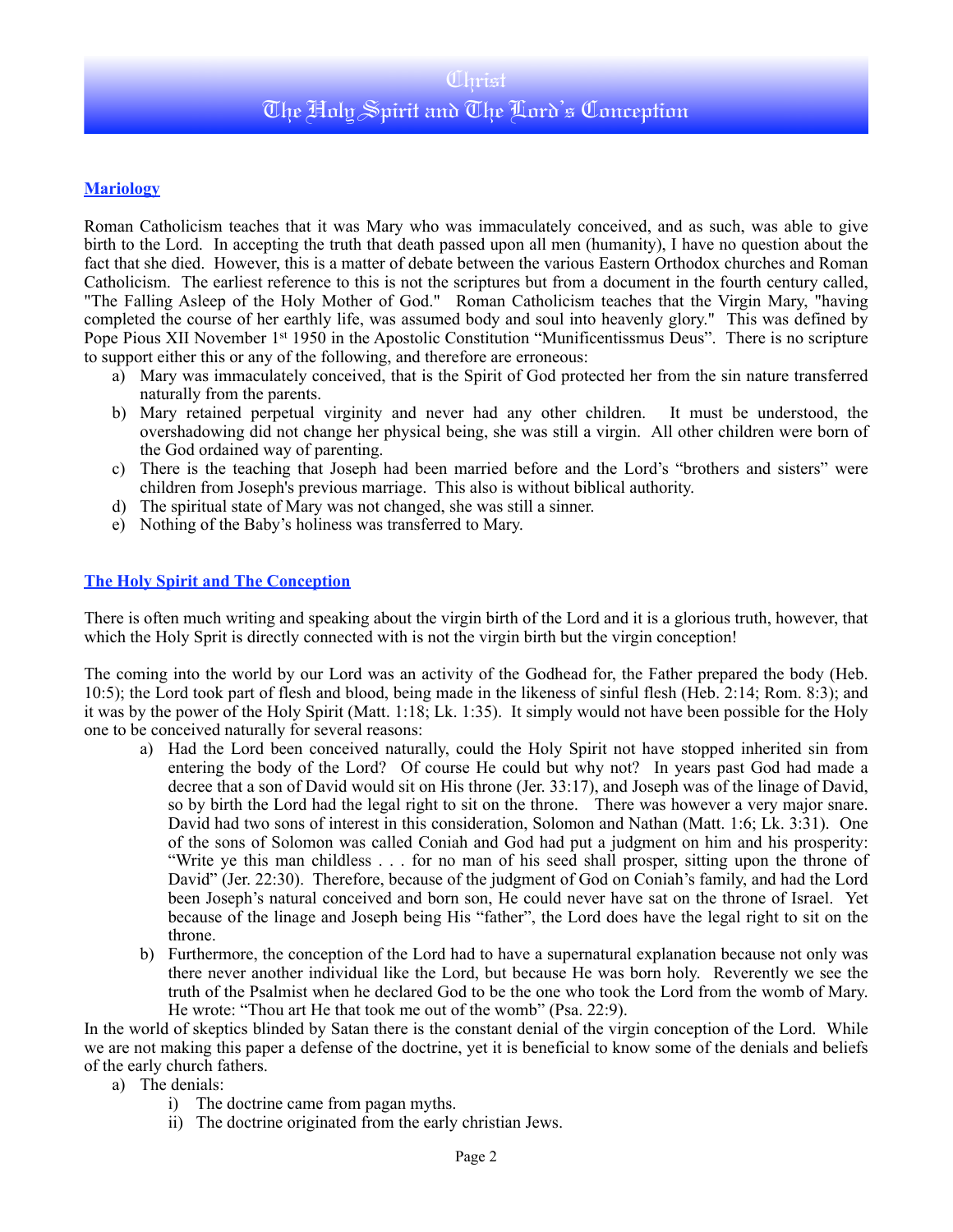# Christ The Holy Spirit and The Lord's Conception

- iii) No one else was ever conceived like this.
- iv) It is unsupported by, Mark, John, Paul, Peter, James.
- v) It only began to be taught in later history.
- b) The early church fathers believed and taught the virgin conception and birth of the Lord:
	- i) Ignatius (35-117AD) "He was truly born of a virgin" (from his "Letter to the Smyrnaeans", written around 103AD)
	- ii) Irenaeus (115-202AD) "Christ Jesus, the Son of God, because of His surpassing love towards his creation, humbled himself to be born of the virgin. Thereby, He united man through Himself to God." (from his "Against Heresies", written around 180AD)
	- iii) Tertullian (160-220AD) "This ray of God, then, as it was always foretold in ancient time, descended into a certain virgin, And He was made flesh in her womb. So, in His birth, God and man were united." (from his "Apology", written around 195AD)
	- iv) Origen (185-254AD) "A sign has been given to the house of David. For the virgin conceived, was pregnant, and brought forth a son." (from his "Contra Celsus, Book I", written around 225AD).
- c) It is scientifically impossible:
	- i) It never ceases to amaze me that men can deny that which God can do and accept chance as the alternative. Chance cannot create a moral being, will, a synchronized system nor an emotional, and intellectual being. The factualness of the second law of thermodynamics which is an absolute, and is demonstrated daily. In brief, it argues that everything if left without outside influence, will decay and go into chaos. Yet man believes that from disorder came order, etc. When there is brought into the equation an intelligent designer of power and life, then it is easy to accept that:
		- 1. From the amoral dust God created a moral being.
		- 2. From the passive lifeless dust God created a living being with a will, emotions, and intellect.
		- 3. From the randomness of dust God created a multi organized synchronizing system called a body. Therefore, we can easily accept that:
			- (a) God created a man without using a woman. (Gen. 2:7)
			- (b) God created a woman by using part of a man, although passively, but the life came not from the man but God. (Gen. 2:22)
			- (c) God created a baby in a barren woman. (Gen. 25:21; Jud. 13:2-3)
			- (d) God created a baby from dead parentage. (Rom. 4:19; Heb. 11:11-12)
			- (e) God created a baby from the woman, only without any passive or otherwise activity of man. (Matt. 1:18, 20)

#### *"For with God all things are possible" (Mk. 10:27) and "For with God nothing shall be impossible" (Lk. 1:37)*

In the consideration of the Holy Spirit and the conception of Mary, it required a double work.

- a) First, that of effecting the conception of the Baby (Matt. 1:18, 20)
- b) Second, the preventing of the sin nature of Mary being passed on to the baby (Lk. 1:35)

Job asked two questions relevant: "How can a man be clean that is born of a woman" (Job 25:4), and "Who can bring a clean thing out of an unclean"? (Job 14:4). It was not only that Mary was a sinner but the family history had questionable characters. There was a prostitute called Rahab (Josh. 2:1; Matt. 1:5); a non Israelite called Ruth (Matt. 1:5); a forced adulterous called Bathsheba (2 Sam. 11:3-4); and a woman who behaved like a prostitute (Gen. 38:14-15). Humanly speaking, not a good family tree! And Mary, she was no different from all other human beings, Adam excepted, for we were all born in sin. Therefore, how could this unclean woman of unclean